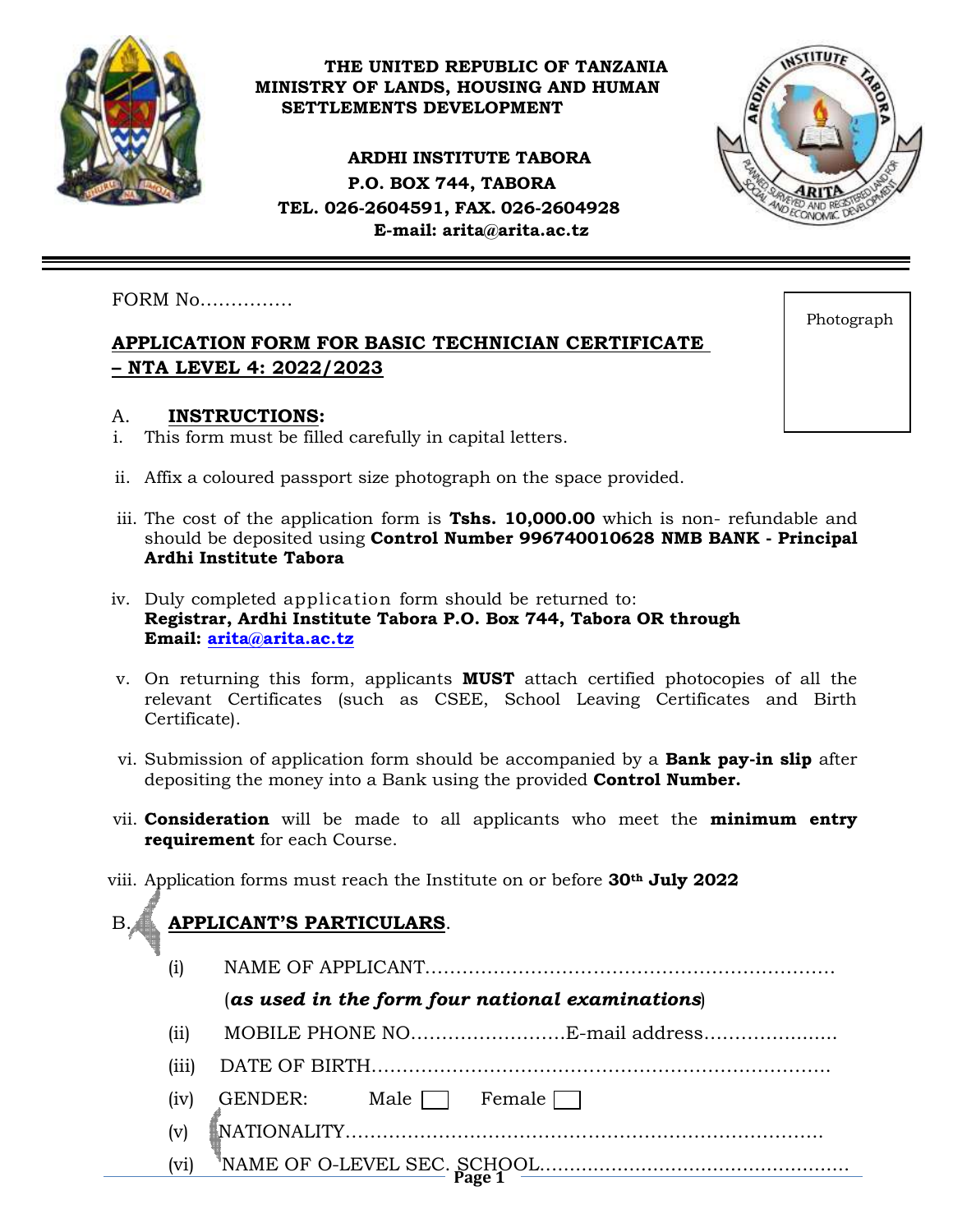# (vii) **National form IV/Ordinary Level School Certificate (CSEE) results**

Your selection and admission to the Institute will be determined by the CSEE results. Please submit a certified photocopy of CSEE and any other relevant qualifications with this application. If your certificate has not been released by NECTA, valid result slips **will be accepted.**

Please select two (2) courses according to the order of preference and indicate in the column of selection. *Key: 1=First preference, 2=Second preference*

| <b>Programs</b>                 | Minimum form IV requirements                                | Preference |  |  |  |
|---------------------------------|-------------------------------------------------------------|------------|--|--|--|
| Graphic Arts and Printing       | Four passes; one of the passes should be either in          |            |  |  |  |
|                                 | Chemistry, Physics, Painting & sign writing or              |            |  |  |  |
|                                 | Engineering Science subjects.                               |            |  |  |  |
| Cartography                     | Four passes; one of the passes should be either in          |            |  |  |  |
|                                 | Geography, Maths, Architectural Draughting,                 |            |  |  |  |
|                                 | Building Construction or Surveying subjects. OR             |            |  |  |  |
|                                 | A holder of NVA Level 3 Certificate (VETA                   |            |  |  |  |
|                                 | graduates) in Information & Communication                   |            |  |  |  |
|                                 | Technology and Civil Draughting                             |            |  |  |  |
| Land Management, Valuation      | Four passes; one of the passes should be either in          |            |  |  |  |
| and Registration                | English or History.                                         |            |  |  |  |
| Geographical Information        | Four passes; except religious subjects; two (2) of          |            |  |  |  |
| System (GIS)                    | the passes should be either in Geography,                   |            |  |  |  |
|                                 | Mathematics, Physics or Chemistry subjects.                 |            |  |  |  |
| <b>Environmental Management</b> | Four passes, except religious subjects; two (2) of          |            |  |  |  |
|                                 | the passes should be either in Geography or                 |            |  |  |  |
|                                 | Biology or Physics or Chemistry or Basic                    |            |  |  |  |
|                                 | Mathematics <b>OR</b>                                       |            |  |  |  |
|                                 | <b>NVA Level 2 Certificate</b> (VETA graduates) in relevant |            |  |  |  |
|                                 | field with a Certificate of Secondary Education             |            |  |  |  |
|                                 | Examination (CSEE).                                         |            |  |  |  |

## C. **PARENT'S/GUARDIAN'S PARTICULARS**.